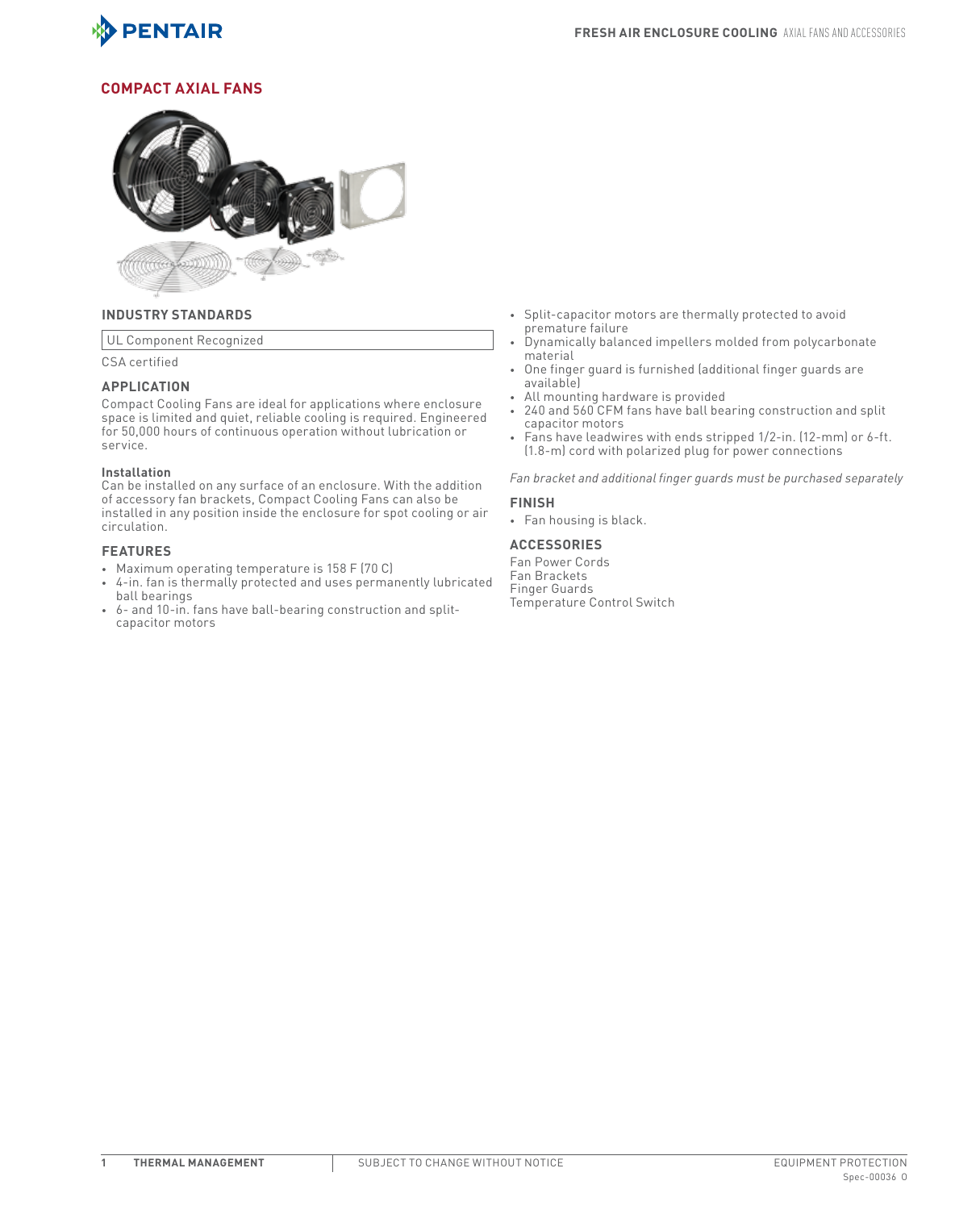

# Design Data **Compact Axial Fans**

|                        | <b>Nominal</b> |                | Α                        | n                        | Е       |                          | κ                        |                          | М        |
|------------------------|----------------|----------------|--------------------------|--------------------------|---------|--------------------------|--------------------------|--------------------------|----------|
| <b>CATALOG NUMBERS</b> | <b>Size</b>    | Voltage        | in./mm                   | in./mm                   | in./mm  | in./mm                   | in./mm                   | in./mm                   | in./mm   |
| A2AXFN24               |                | 24 VDC         | _                        | 1.97/50                  | .98/25  | 1.97/50                  | .98/25                   | –                        | -        |
| 3-in. Fans             |                |                |                          |                          |         |                          |                          |                          |          |
| A3AXFN                 | 3              | <b>115 VAC</b> | $\overline{\phantom{0}}$ | 2.81/71                  | 1.40/36 | 2.81/71                  | 1.40/36                  | -                        | -        |
| A3AXFN24               | 3              | 24 VDC         |                          | 2.81/71                  | 1.40/36 | 2.81/71                  | 1.40/36                  | $\overline{\phantom{m}}$ | –        |
| 4-in. Fans             |                |                |                          |                          |         |                          |                          |                          |          |
| A4AXFNGQ               | 4              | <b>115 VAC</b> | 4.62/117                 | 4.12/105                 | 2.06/52 | 4.12/105                 | 2.06/52                  |                          | -        |
| A4AXFNPG               | 4              | <b>115 VAC</b> | 4.62/117                 | 4.12/105                 | 2.06/52 | 4.12/105                 | 2.06/52                  |                          |          |
| A4AXFN                 | 4              | <b>115 VAC</b> | 4.62/117                 | 4.12/105                 | 2.06/52 | 4.12/105                 | 2.06/52                  | -                        | -        |
| A4AXFN2                | 4              | 230 VAC        | 4.62/117                 | 4.12/105                 | 2.06/52 | 4.12/105                 | 2.06/52                  |                          |          |
| A4AXFN24               | 4              | 24 VDC         | 4.62/117                 | 4.12/105                 | 2.06/52 | 4.12/105                 | 2.06/52                  |                          |          |
| 6-in. Fans             |                |                |                          |                          |         |                          |                          |                          |          |
| A6AXFNGQ               | 6              | <b>115 VAC</b> | 5.88/149                 | -                        | –       |                          |                          | 3.19/81                  | 6.38/162 |
| A6AXFNPG               | 6              | <b>115 VAC</b> | 5.88/149                 | -                        | -       | $\overline{\phantom{0}}$ |                          | 3.19/81                  | 6.38/162 |
| A6AXFN                 | 6              | <b>115 VAC</b> | 5.88/149                 | $\overline{\phantom{m}}$ | —       |                          | $\overline{\phantom{a}}$ | 3.19/81                  | 6.38/162 |
| A6AXFN2                | 6              | 230 VAC        | 5.88/149                 | -                        | -       | -                        |                          | 3.19/81                  | 6.38/162 |
| A6AXFN24               | 6              | 24 VDC         | 5.88/149                 | $\overline{\phantom{m}}$ | –       |                          | $\overline{\phantom{a}}$ | 3.19/81                  | 6.38/162 |
| 10-in. Fans            |                |                |                          |                          |         |                          |                          |                          |          |
| A10AXFNPG              | 10             | <b>115 VAC</b> | 9.00/229                 | 6.88/175                 | 3.44/87 | 6.88/175                 | 3.44/87                  | -                        |          |
| A10AXFN                | 10             | <b>115 VAC</b> | 9.00/229                 | 6.88/175                 | 3.44/87 | 6.88/175                 | 3.44/87                  |                          |          |
| A10AXFN2               | 10             | 230 VAC        | 9.00/229                 | 6.88/175                 | 3.44/87 | 6.88/175                 | 3.44/87                  | -                        |          |



MOUNTING CUTOUT<br>DIMENSIONS 2 INCH



MOUNTING CUTOUT<br>DIMENSIONS 3 INCH



Spec-00036 O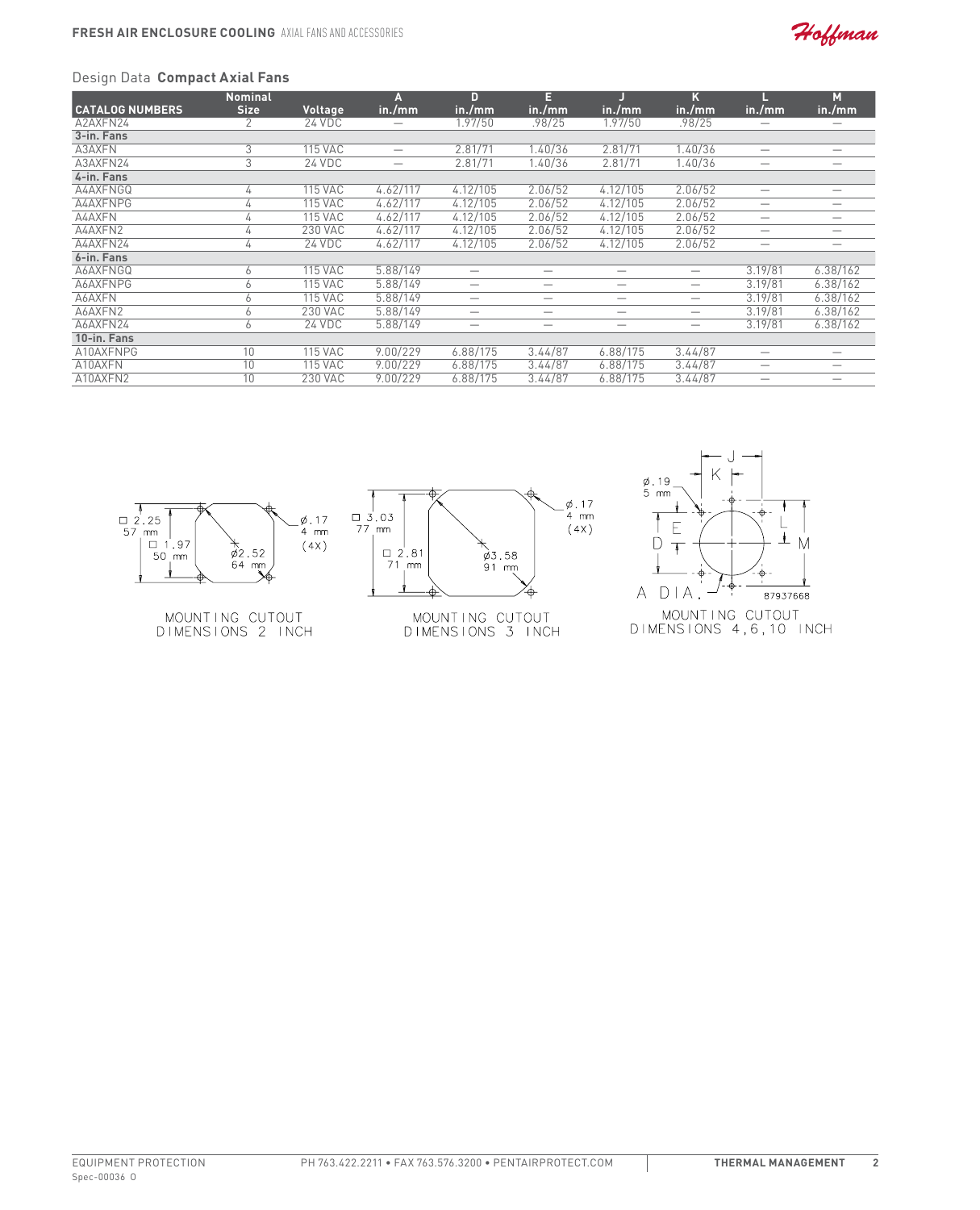

## Performance Data **Compact Axial Fans**

| <b>ELECTRICAL DATA</b>                       |                          |                          |                          |                          |                          |
|----------------------------------------------|--------------------------|--------------------------|--------------------------|--------------------------|--------------------------|
| <b>Rated Voltage</b>                         | <b>24 VDC</b>            | <b>115 VAC</b>           | <b>115 VAC</b>           | <b>115 VAC</b>           | <b>230 VAC</b>           |
|                                              |                          | <b>Lead Wires</b>        | <b>Power Cord</b>        | <b>Power Cord</b>        | <b>Lead Wires</b>        |
|                                              |                          |                          | Quiet Fan                |                          |                          |
| Frequency (Hz)                               | 50/60                    | 50/60                    | 50/60                    | 50/60                    | 50/60                    |
| Power Connection                             | <b>Lead Wires</b>        | <b>Lead Wires</b>        | Power Cord               | Power Cord               | Lead Wires               |
| 2 inch Nominal-Size Fans                     |                          |                          |                          |                          |                          |
| Catalog Number                               | A2AXFN24                 | $\overline{\phantom{0}}$ | $\overline{\phantom{0}}$ | $\overline{\phantom{0}}$ | $\overline{\phantom{0}}$ |
| Nominal Current Maximum @50/60 Hz (Amps)     | .09                      |                          |                          |                          | $\qquad \qquad$          |
| Power Consumption Maximum @ 50/60 Hz (Watts) | 2.16                     | $\overline{\phantom{0}}$ | $\overline{\phantom{0}}$ | $\overline{\phantom{0}}$ | $\equiv$                 |
| Free Airflow @ 50/60 Hz (CFM)*               | 21.5                     | $\overline{\phantom{0}}$ | $\overline{\phantom{0}}$ |                          |                          |
|                                              | 36.5                     |                          | $\overline{\phantom{0}}$ | $\overline{\phantom{0}}$ | $\equiv$                 |
| Free Airflow @ 50/60 Hz $\rm [m^3/hr.]$ *    | 65                       |                          |                          |                          |                          |
| Noise SIL @ 50/60 Hz (dBA)                   |                          | $\overline{\phantom{0}}$ | $\overline{\phantom{0}}$ | $\overline{\phantom{0}}$ | $\overline{\phantom{0}}$ |
| Maximum RPM @50/60 Hz (RPM)                  | 4550                     | $\overline{\phantom{0}}$ | $\overline{\phantom{0}}$ | $\overline{\phantom{0}}$ | $\equiv$                 |
| Fan Size Diameter (in.)                      | 2.36                     |                          | $\qquad \qquad -$        | $\equiv$                 | $\equiv$                 |
| Fan Depth (in.)                              | .98                      | $\overline{\phantom{0}}$ | $\overline{\phantom{0}}$ | $\overline{\phantom{0}}$ |                          |
| 3 inch Nominal-Size Fans                     |                          |                          |                          |                          |                          |
| Catalog Number                               | A3AXFN24                 | A3AXFN                   | $\overline{\phantom{0}}$ | $\qquad \qquad$          | $\equiv$                 |
| Nominal Current Maximum @50/60 Hz (Amps)     | .14                      | .09                      | $\overline{\phantom{0}}$ | $\overline{\phantom{0}}$ |                          |
| Power Consumption Maximum @ 50/60 Hz (Watts) | 3.36                     | 7                        | $\qquad \qquad -$        | $\equiv$                 | $\equiv$                 |
| Free Airflow @ 50/60 Hz (CFM)*               | 40                       | $\overline{27}$          | $\qquad \qquad$          | $\qquad \qquad$          | $\qquad \qquad$          |
| Free Airflow @ 50/60 Hz $\rm [m^3/hr.]^*$    | 68                       | 46                       | $\overline{\phantom{0}}$ | $\overline{\phantom{0}}$ | $\overline{\phantom{0}}$ |
| Noise SIL @ 50/60 Hz (dBA)                   | 35                       | 40                       |                          |                          | $\qquad \qquad$          |
| Maximum RPM @50/60 Hz (RPM)                  | 3400                     | 2700                     | $\overline{\phantom{0}}$ |                          |                          |
| Fan Size Diameter (in.)                      | 3.15                     | 3.15                     | $\overline{\phantom{0}}$ | $\qquad \qquad$          | $\qquad \qquad$          |
| Fan Depth (in.)                              | .98                      | 1.50                     | $\overline{\phantom{0}}$ | $\overline{\phantom{0}}$ | $\overline{\phantom{0}}$ |
| 4 inch Nominal-Size Fans                     |                          |                          |                          |                          |                          |
| <b>Catalog Number</b>                        | A4AXFN24                 | <b>A4AXFN</b>            | A4AXFNGQ                 | <b>A4AXFNPG</b>          | A4AXFN2                  |
| Nominal Current Maximum @50/60 Hz (Amps)     | .35                      | .26 / .21                | .09/.08                  | .26 / .21                | .14/.11                  |
| Power Consumption Maximum @ 50/60 Hz (Watts) | 84                       | 17/15                    | 6/5                      | 17/15                    | 16/14                    |
| Free Airflow @ 50/60 Hz (CFM)*               | 118                      | 85/100                   | 46/49                    | 85/100                   | 85/100                   |
|                                              | 200                      | 144/170                  | 78/83                    | 144/170                  | 144/170                  |
| Free Airflow @ 50/60 Hz $\rm [m^3/hr.]^*$    |                          |                          |                          |                          |                          |
| Noise SIL @ 50/60 Hz (dBA)                   | 46.5                     | 37/41                    | 27/28                    | 37/41                    | 37/41                    |
| Maximum RPM @50/60 Hz (RPM)                  | 3200                     | 2415/2900                | 1350/1450                | 2415/2900                | 2415/2900                |
| Fan Size Diameter (in.)                      | 4.69                     | 4.69                     | 4.69                     | 4.69                     | 4.69                     |
| Fan Depth (in.)                              | 1.52                     | 1.52                     | 1.52                     | 1.52                     | 1.52                     |
| <b>6 inch Nominal-Size Fans</b>              |                          |                          |                          |                          |                          |
| Catalog Number                               | A6AXFN24                 | A6AXFN                   | A6AXFNGQ                 | A6AXFNPG                 | A6AXFN2                  |
| Nominal Current Maximum @50/60 Hz (Amps)     | .88                      | .45/0.36                 | .16/0.19                 | .45/0.36                 | .23/.18                  |
| Power Consumption Maximum @ 50/60 Hz (Watts) | 21.1                     | 36/32                    | 16/18                    | 36/32                    | 39/35                    |
| Free Airflow @ 50/60 Hz (CFM)*               | 280                      | 200/240                  | 85/102                   | 200/240                  | 200/240                  |
| Free Airflow @ 50/60 Hz $\rm [m^3/hr.]$ *    | 476                      | 340/408                  | 144/173                  | 340/408                  | 340/408                  |
| Noise SIL @ 50/60 Hz (dBA)                   | 62.5                     | 50/56                    | 35/38                    | 50/56                    | 50/56                    |
| Maximum RPM @50/60 Hz (RPM)                  | 3750                     | 2670/3200                | 1400/1650                | 2670/3200                | 2670/3200                |
| Fan Size Diameter (in.)                      | 6.77                     | 6.77                     | 6.77                     | 6.77                     | 6.77                     |
| Fan Depth (in.)                              | 2.00                     | 1.50                     | 1.50                     | 1.50                     | 1.50                     |
| 10 inch Nominal-Size Fans                    |                          |                          |                          |                          |                          |
| Catalog Number                               | $\overline{\phantom{0}}$ | A10AXFN                  | $\qquad \qquad -$        | A10AXFNPG                | A10AXFN2                 |
| Nominal Current Maximum @50/60 Hz (Amps)     | $\overline{\phantom{0}}$ | 1.0/0.88                 | $\overline{\phantom{0}}$ | 1.0/0.88                 | .47/.43                  |
| Power Consumption Maximum @ 50/60 Hz (Watts) | $\overline{\phantom{0}}$ | 36/36                    | $\overline{\phantom{0}}$ | 36/36                    | 36/36                    |
|                                              | $\equiv$                 |                          | $\equiv$                 | 480/560                  | 480/560                  |
| Free Airflow @ 50/60 Hz (CFM)*               |                          | 480/560                  |                          |                          |                          |
| Free Airflow @ 50/60 Hz $\rm [m^3/hr.]^*$    | $\overline{\phantom{0}}$ | 816/951                  | $\overline{\phantom{0}}$ | 816/951                  | 816/951                  |
| Noise SIL @ 50/60 Hz (dBA)                   | $\equiv$                 | 46/49                    | $\overline{\phantom{0}}$ | 46/49                    | 46/49                    |
| Maximum RPM @50/60 Hz (RPM)                  | $\overline{\phantom{0}}$ | 1350/1650                |                          | 1350/1650                | 1350/1650                |
| Fan Size Diameter (in.)                      | $\overline{\phantom{0}}$ | 10.00                    | $\overline{\phantom{0}}$ | 10.00                    | 10.00                    |
| Fan Depth (in.)                              | $\overline{\phantom{0}}$ | 3.50                     |                          | 3.50                     | 3.50                     |

\* CFM without exhaust grille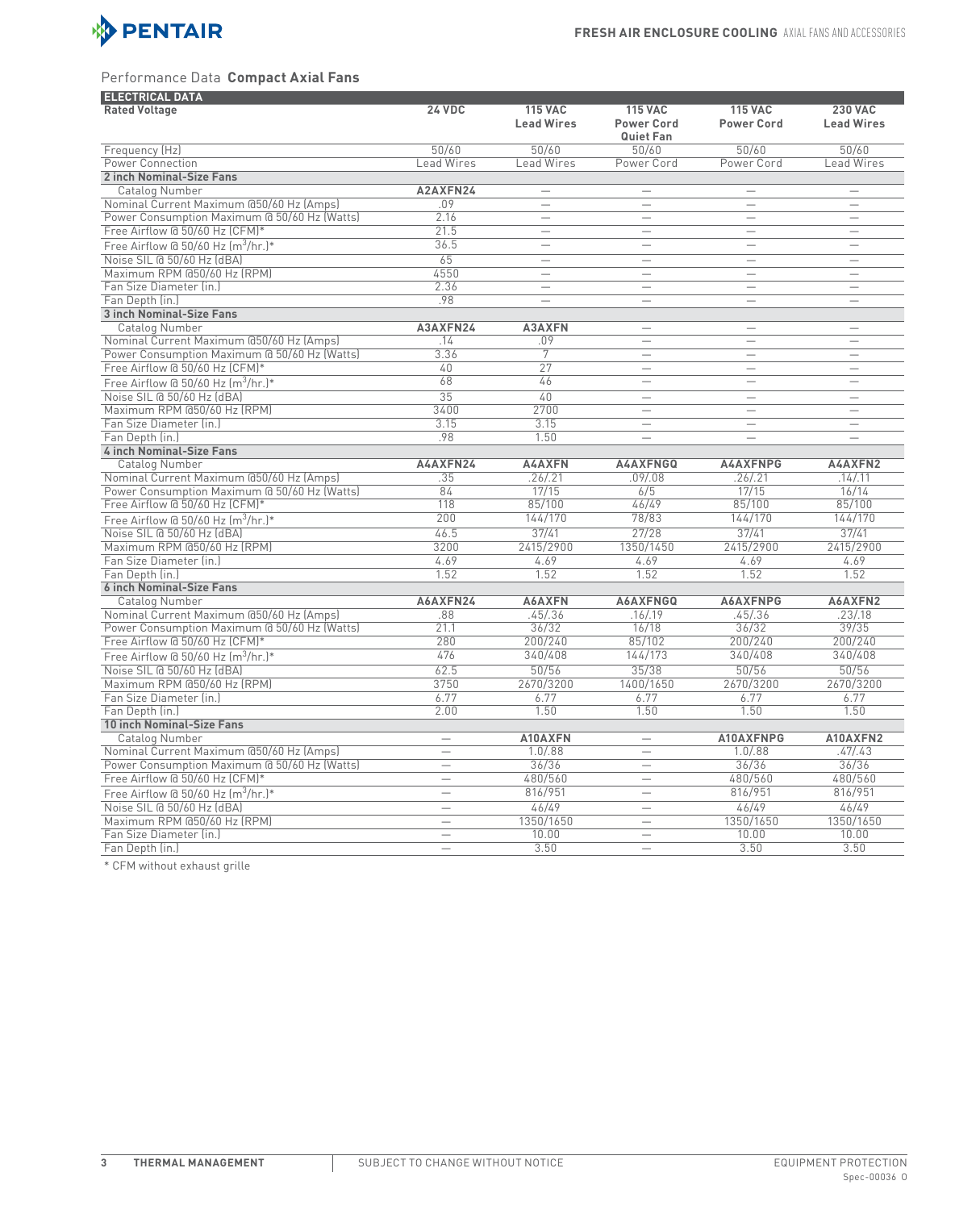

# Performance Curves for Compact Axial Fans

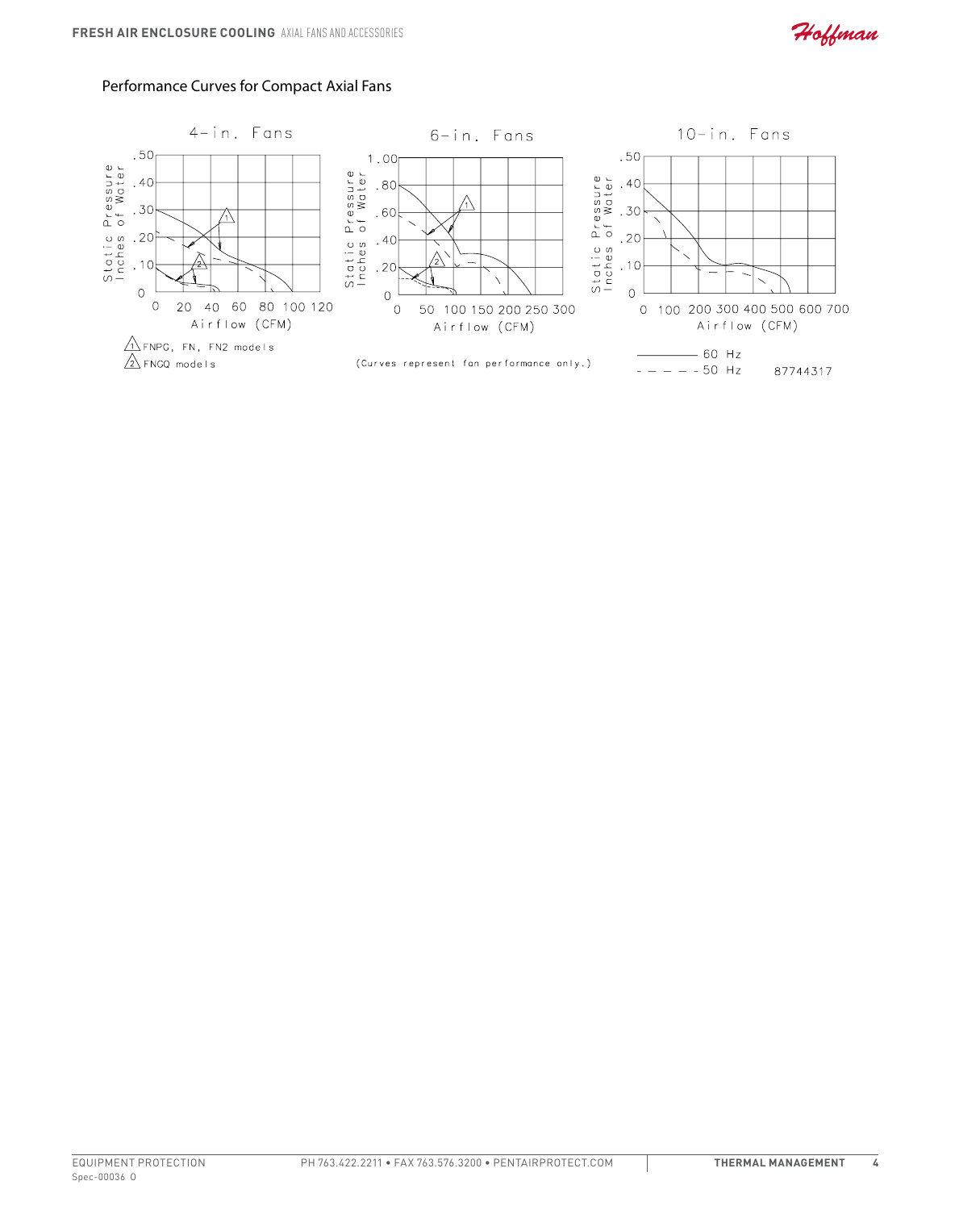



**FAN CORDS EXECUTE:** Used to power Compact Cooling Fans when positive ground of the cabinet case is required. Available with connectors for one or two fans. Five-foot (1.52-meter) cord with grounded three-prong plug. Fits A4AXFNPG, A6AXFNPG, A10AXFNPG, A4AXFNGQ and A10AXFNGQ.

| <b>CATALOG NUMBERS</b> |               |                    |  |  |  |  |  |
|------------------------|---------------|--------------------|--|--|--|--|--|
|                        | ACORD1        | ACORD <sub>2</sub> |  |  |  |  |  |
| <b>DESIGN DATA</b>     |               |                    |  |  |  |  |  |
| Description            | One connector | Two connectors     |  |  |  |  |  |



**FAN CORDS WITH INLINE THERMOSTAT** Use to power 120 VAC Compact Cooling Fans; replaces existing supplied power cord. Fan cord includes inline thermostat. The cord automatically activates up to two fans. Fan(s) will turn on when the inline thermostat reaches 86F (30C). Fan(s) will run only when temperature is above 86F (30C). Use with 110-120 VAC fans with power cords only. One or two fans can be used with power cord.

| <b>ELECTRICAL DATA</b>             |             |
|------------------------------------|-------------|
| Rated Voltage                      | 110-120 VAC |
| Maximum Current (Amps)             | 10          |
| Fan Activation Temperature (°F/°C) | 86/30       |
| <b>CATALOG NUMBERS</b>             |             |
|                                    | ACORD2T     |



**FAN FILTER AND FINGER GUARD KIT** Low-density filter kit for 4-in. (102-mm) and 6-in. (152-mm) fans. Can also be used as vent. Filter is removable and can be cleaned and reused. Mounting hardware included.

| <b>CATALOG NUMBERS</b> |                                 |                 |
|------------------------|---------------------------------|-----------------|
|                        | <b>AFLTRALD</b>                 | <b>AFLTR6LD</b> |
| <b>DESIGN DATA</b>     |                                 |                 |
| Description            | Fan Filter and Finger Guard Kit |                 |
| Fits                   | 4-in, fans                      | $6$ -in. fans   |